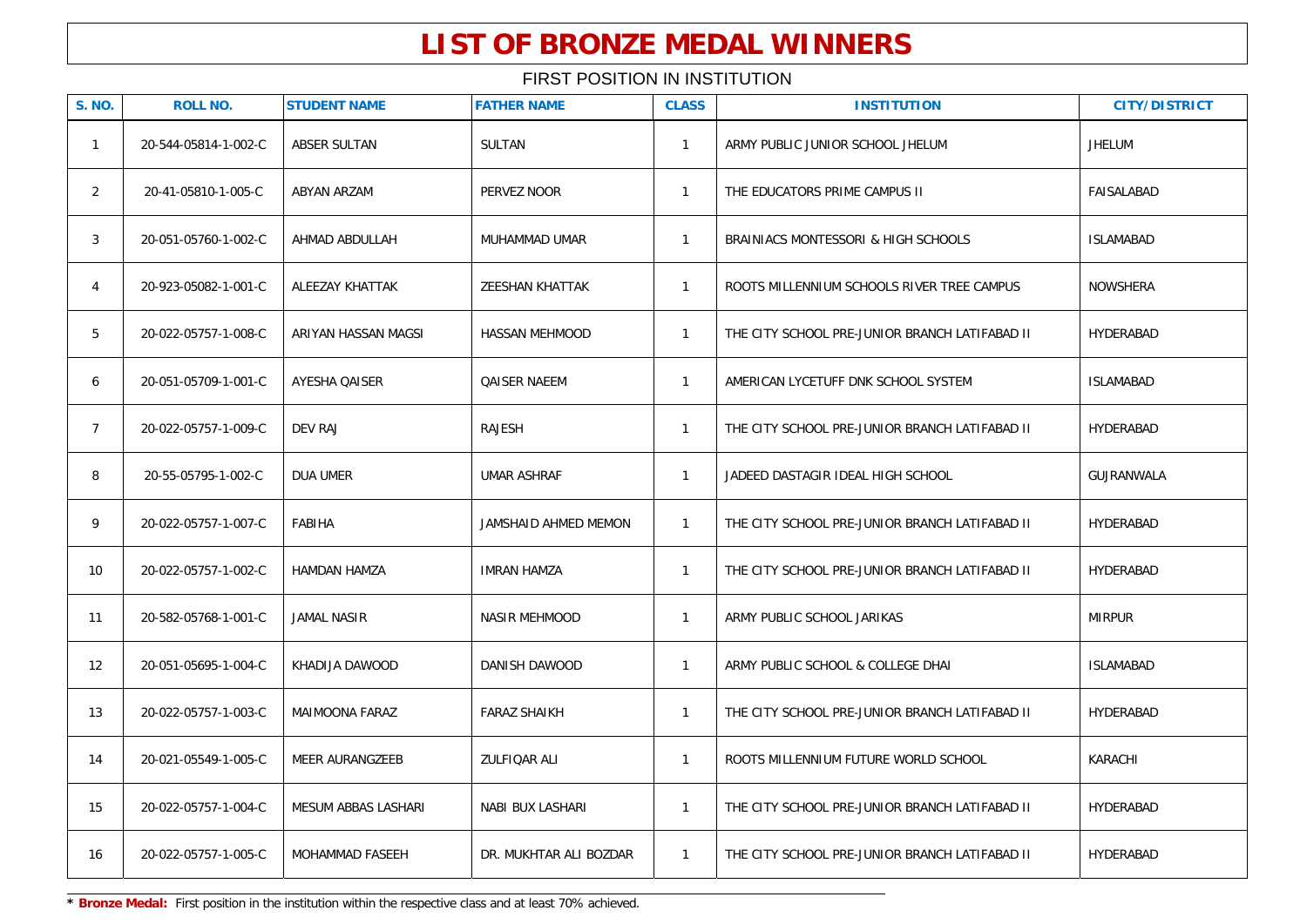### FIRST POSITION IN INSTITUTION

| <b>S. NO.</b> | <b>ROLL NO.</b>      | <b>STUDENT NAME</b>     | <b>FATHER NAME</b>                 | <b>CLASS</b> | <b>INSTITUTION</b>                             | <b>CITY/DISTRICT</b> |
|---------------|----------------------|-------------------------|------------------------------------|--------------|------------------------------------------------|----------------------|
| 17            | 20-051-05695-1-006-C | <b>MOHID ALI</b>        | ADEEL ARSHAD                       | $\mathbf{1}$ | ARMY PUBLIC SCHOOL & COLLEGE DHAI              | <b>ISLAMABAD</b>     |
| 18            | 20-021-05507-1-002-C | MUHAMMAD ALI            | <b>KAZIM ALI</b>                   | $\mathbf{1}$ | <b>GREEN ISLAND FOUNDATION SCHOOL</b>          | KARACHI              |
| 19            | 20-051-05808-1-001-C | MUHAMMAD AMMAR          | <b>WAHEED UD DIN</b>               | $\mathbf{1}$ | ROOTS INTERNATIONAL SCHOOLS WINCHESTER CAMPUS  | <b>ISLAMABAD</b>     |
| 20            | 20-021-05521-1-002-C | MUHAMMAD ARHAM KHAN     | <b>UMAIR KHAN</b>                  | $\mathbf{1}$ | THE ACADEMY NORTH NAZIMABAD CAMPUS III         | KARACHI              |
| 21            | 20-051-05780-1-001-C | MUHAMMAD HASHIR         | MUHAMMAD MUKARRAM<br><b>SULTAN</b> | $\mathbf{1}$ | ASAS INTERNATIONAL SCHOOL BHARAKAHU CAMPUS     | <b>ISLAMABAD</b>     |
| 22            | 20-051-05608-1-005-C | MUHAMMAD HUZAIFA        | ASAD MEHMOOD                       | $\mathbf{1}$ | DHAI EDUCATION SYSTEM FLAGSHIP CAMPUS          | <b>ISLAMABAD</b>     |
| 23            | 20-051-05379-1-001-C | MUHAMMAD IBRAHIM REHAN  | RAO MUHAMMAD REHAN                 | $\mathbf{1}$ | ASAS INTERNATIONAL SCHOOL                      | <b>ISLAMABAD</b>     |
| 24            | 20-582-05768-1-003-C | MUHAMMAD ISMAIL         | SHABIR AHMED                       | $\mathbf{1}$ | ARMY PUBLIC SCHOOL JARIKAS                     | <b>MIRPUR</b>        |
| 25            | 20-051-05343-1-003-C | MUHAMMAD NOOR ALI       | MUHAMMAD ASLAM                     | $\mathbf{1}$ | THE SMART SCHOOL G-9 CAMPUS                    | <b>ISLAMABAD</b>     |
| 26            | 20-51-05734-1-002-C  | MUHAMMAD QASIM MALIK    | ASAD ULLAH MALIK                   | $\mathbf{1}$ | ARMY PUBLIC SCHOOL AND COLLEGE                 | RAWALPINDI           |
| 27            | 20-022-05524-1-001-C | MUHAMMAD SOHAIL         | MUHAMMAD IKRAM                     | $\mathbf{1}$ | THE CITY SCHOOL LIAQUAT CAMPUS                 | HYDERABAD            |
| 28            | 20-544-05814-1-001-C | MUHHAMAD ALI            | ZAFAR IQBAL                        | $\mathbf{1}$ | ARMY PUBLIC JUNIOR SCHOOL JHELUM               | <b>JHELUM</b>        |
| 29            | 20-91-05215-1-006-C  | MUTAWASSIM SHAYAN OBAID | OBAIDULLAH                         | $\mathbf{1}$ | APS JUNIOR                                     | PESHAWAR             |
| 30            | 20-42-05823-1-014-C  | NATHAN TIAN MUYU        | TIAN XIAOJUN                       | $\mathbf{1}$ | LAHORE GRAMMAR SCHOOL DEFENCE CAMPUS           | LAHORE               |
| 31            | 20-022-05524-1-003-C | SAKEENA MEMON           | MUHAMMAD NOMAN MEMON               | $\mathbf{1}$ | THE CITY SCHOOL LIAQUAT CAMPUS                 | HYDERABAD            |
| 32            | 20-022-05757-1-006-C | SHEEBA                  | <b>NAVEED</b>                      | $\mathbf{1}$ | THE CITY SCHOOL PRE-JUNIOR BRANCH LATIFABAD II | HYDERABAD            |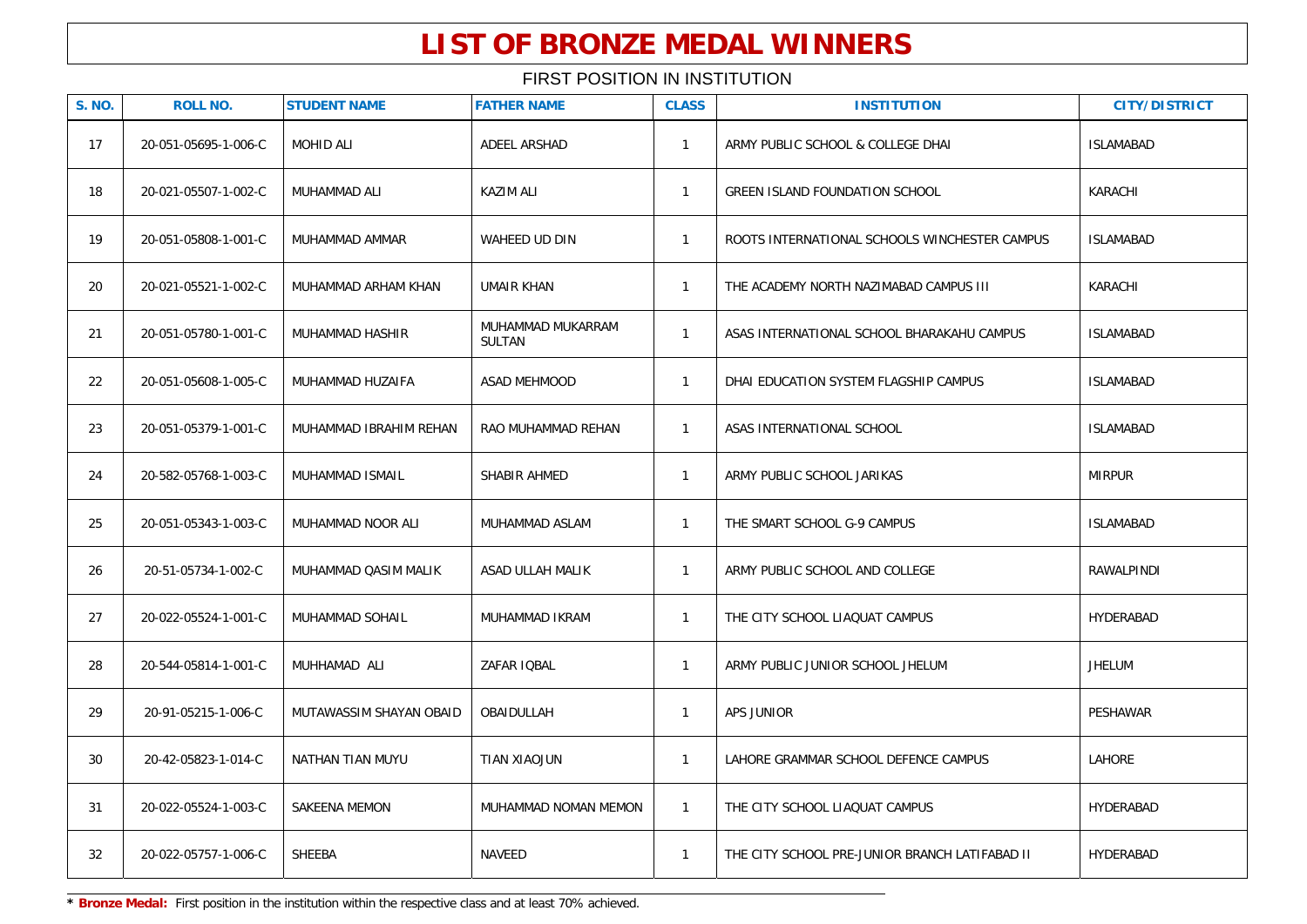### FIRST POSITION IN INSTITUTION

| <b>S. NO.</b> | <b>ROLL NO.</b>      | <b>STUDENT NAME</b>    | <b>FATHER NAME</b>     | <b>CLASS</b>   | <b>INSTITUTION</b>                             | <b>CITY/DISTRICT</b> |
|---------------|----------------------|------------------------|------------------------|----------------|------------------------------------------------|----------------------|
| 33            | 20-051-05481-1-001-C | SPOGMAY ABRAASH KHAN   | ABRAASH ISHTIQUE KHAN  | $\mathbf{1}$   | ROOTS INTERNATIONAL SCHOOLS BLOOMSBURY CAMPUS  | <b>ISLAMABAD</b>     |
| 34            | 20-91-05215-1-005-C  | SWEETY AFAF MANSOOR    | MANSOOR JAMAL          | $\mathbf{1}$   | APS JUNIOR                                     | PESHAWAR             |
| 35            | 20-022-05757-1-001-C | USAYM SULEMAN          | <b>MAJID HUSSAIN</b>   | $\mathbf{1}$   | THE CITY SCHOOL PRE-JUNIOR BRANCH LATIFABAD II | HYDERABAD            |
| 36            | 20-582-05768-1-002-C | ZARA ZAIN              | ZAIN UI - ABDIN        | $\mathbf{1}$   | ARMY PUBLIC SCHOOL JARIKAS                     | <b>MIRPUR</b>        |
| 37            | 20-051-05156-2-003-C | ABDUL AAHAD            | TAHIR SALEEM           | $\overline{2}$ | THE MILLENNIUM EDUCATION GREENWICH CAMPUS      | <b>ISLAMABAD</b>     |
| 38            | 20-051-05695-2-002-C | ABDULLAH NASEER        | MUHAMMAD KASHIF NASEER | $\overline{2}$ | ARMY PUBLIC SCHOOL & COLLEGE DHAI              | <b>ISLAMABAD</b>     |
| 39            | 20-51-05734-2-002-C  | ADIL BASHIR FARRUKH    | <b>FARRUKH BASHIR</b>  | $\overline{2}$ | ARMY PUBLIC SCHOOL AND COLLEGE                 | RAWALPINDI           |
| 40            | 20-051-05780-2-003-C | AIMA ALLOUDIN          | ALLOUDIN MEHMOOD       | $\overline{2}$ | ASAS INTERNATIONAL SCHOOL BHARAKAHU CAMPUS     | <b>ISLAMABAD</b>     |
| 41            | 20-051-05343-2-002-C | AIZA BUKHARI           | SYED NOMAN BUKHARI     | $\overline{2}$ | THE SMART SCHOOL G-9 CAMPUS                    | <b>ISLAMABAD</b>     |
| 42            | 20-021-05549-2-003-C | AIZA KAMRAN            | KAMRAN AHMED QURESHI   | $\overline{2}$ | ROOTS MILLENNIUM FUTURE WORLD SCHOOL           | KARACHI              |
| 43            | 20-582-05768-2-002-C | <b>ASAD ULLAH</b>      | ANSAR MEHMOOD          | $\overline{2}$ | ARMY PUBLIC SCHOOL JARIKAS                     | <b>MIRPUR</b>        |
| 44            | 20-051-05343-2-003-C | ATIF MUHAMMAD          | MUHAMMAD SHAFIQUE      | $\overline{2}$ | THE SMART SCHOOL G-9 CAMPUS                    | <b>ISLAMABAD</b>     |
| 45            | 20-51-05806-2-001-C  | AYESHA ISRAR           | <b>ISRAR BHATTI</b>    | $\overline{2}$ | F.G QUAID-EAZAM JUNIOR PUBLIC SCHOOL           | RAWALPINDI           |
| 46            | 20-022-05524-2-001-C | <b>FARAHA SYED</b>     | MUHAMMAD SHAMIM        | $\overline{2}$ | THE CITY SCHOOL LIAQUAT CAMPUS                 | HYDERABAD            |
| 47            | 20-051-05638-2-004-C | <b>HADIYA CHOUDHRY</b> | AFZAL CHOUDHRY         | $\overline{2}$ | HEADSTART SCHOOL GTR CAMPUS                    | <b>ISLAMABAD</b>     |
| 48            | 20-051-05780-2-002-C | <b>HAFSA ASIM</b>      | <b>ASIM ZAIB</b>       | $\overline{2}$ | ASAS INTERNATIONAL SCHOOL BHARAKAHU CAMPUS     | <b>ISLAMABAD</b>     |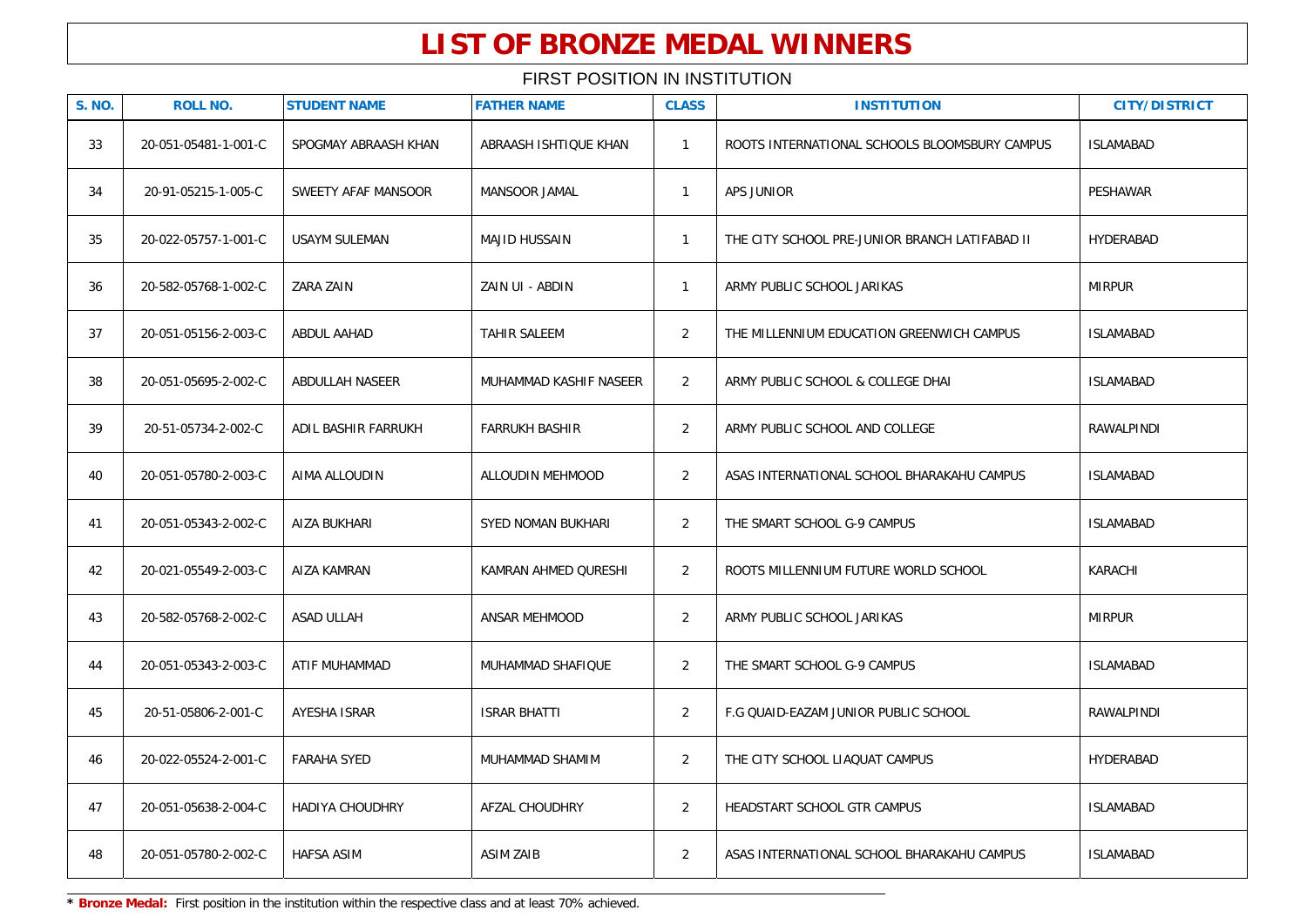| <b>S. NO.</b> | <b>ROLL NO.</b>      | <b>STUDENT NAME</b>    | <b>FATHER NAME</b>               | <b>CLASS</b>   | <b>INSTITUTION</b>                            | <b>CITY/DISTRICT</b> |
|---------------|----------------------|------------------------|----------------------------------|----------------|-----------------------------------------------|----------------------|
| 49            | 20-42-05828-2-003-C  | HAMZA FAROOQ           | MUHAMMAD FAROOQ                  | 2              | THE NATIONAL SCHOOL BARKI CAMPUS              | LAHORE               |
| 50            | 20-543-05818-2-001-C | <b>HAREEM FATIMA</b>   | <b>AASIM SOHAIL</b>              | 2              | FAZAIA INTER COLLEGE KALLAR KAHAR             | CHAKWAL              |
| 51            | 20-021-05521-2-001-C | HASSAAN ABDULLAH       | ARSALAN WAHEED                   | 2              | THE ACADEMY NORTH NAZIMABAD CAMPUS III        | KARACHI              |
| 52            | 20-42-05828-2-004-C  | <b>HURAIN FATIMA</b>   | RANA MUBEEN AHMAD                | $\overline{2}$ | THE NATIONAL SCHOOL BARKI CAMPUS              | <b>LAHORE</b>        |
| 53            | 20-544-05814-2-003-C | HUZAIFA BILAL          | <b>M BILAL</b>                   | 2              | ARMY PUBLIC JUNIOR SCHOOL JHELUM              | <b>JHELUM</b>        |
| 54            | 20-051-05695-2-001-C | <b>INAAYAH IRFAN</b>   | LT. COL MUHAMMAD IRFAN           | 2              | ARMY PUBLIC SCHOOL & COLLEGE DHAI             | <b>ISLAMABAD</b>     |
| 55            | 20-55-05186-2-001-C  | <b>MENAHIL UMAR</b>    | MUHAMMAD UMAR                    | 2              | ROOTS MILLENNIUM SCHOOL HOLBORN CAMPUS        | GUJRANWALA           |
| 56            | 20-582-05163-2-001-C | MUHAMMAD ABDULLAH UMAR | MUSTAFA UMAR RIAZ                | 2              | ROOTS MILLENNIUM SCHOOLS HILL VIEW CAMPUS     | <b>MIRPUR</b>        |
| 57            | 20-55-05141-2-001-C  | MUHAMMAD BILAL WAQAS   | MUHAMMAD WAQAS<br><b>KHOKHAR</b> | 2              | ROOTS MILLENNIUM SCHOOL KINGSBURY CAMPUS      | GUJRANWALA           |
| 58            | 20-41-05810-2-001-C  | MUHAMMAD HAMMAD BILAL  | MUHAMMAD BILAL HANIF             | 2              | THE EDUCATORS PRIME CAMPUS II                 | FAISALABAD           |
| 59            | 20-544-05814-2-001-C | MUHAMMAD MUSA FARHAN   | FARHAN IQBAL                     | $\overline{2}$ | ARMY PUBLIC JUNIOR SCHOOL JHELUM              | JHELUM               |
| 60            | 20-051-05808-2-001-C | MUHAMMAD SHAFE ALAM    | <b>QAISER KHAN</b>               | 2              | ROOTS INTERNATIONAL SCHOOLS WINCHESTER CAMPUS | <b>ISLAMABAD</b>     |
| 61            | 20-544-05814-2-002-C | MUHAMMAD SHAFFY MIRZA  | SHAHZAD BAIG                     | 2              | ARMY PUBLIC JUNIOR SCHOOL JHELUM              | JHELUM               |
| 62            | 20-91-05215-2-006-C  | OME ABEEHA             | <b>GHAFOOR KHAN</b>              | 2              | APS JUNIOR                                    | PESHAWAR             |
| 63            | 20-42-05823-2-007-C  | QASIM SHAHID           | SHAHID MAHMOOD                   | 2              | LAHORE GRAMMAR SCHOOL DEFENCE CAMPUS          | LAHORE               |
| 64            | 20-42-05828-2-001-C  | RESHAIL FATIMA         | <b>UMAR RASHEED</b>              | $\overline{2}$ | THE NATIONAL SCHOOL BARKI CAMPUS              | LAHORE               |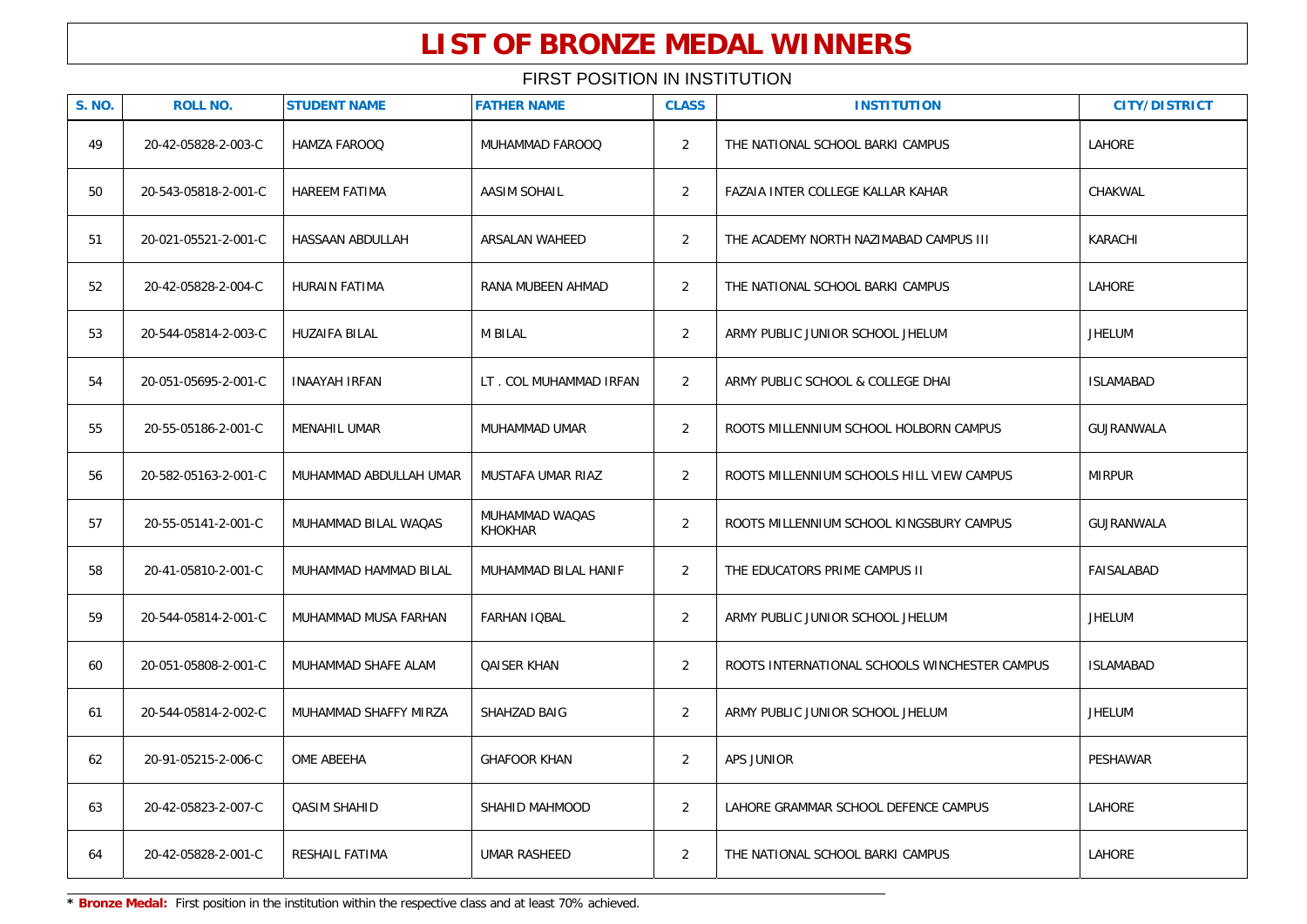| <b>S. NO.</b> | <b>ROLL NO.</b>      | <b>STUDENT NAME</b>    | <b>FATHER NAME</b>          | <b>CLASS</b>   | <b>INSTITUTION</b>                                                         | <b>CITY/DISTRICT</b> |
|---------------|----------------------|------------------------|-----------------------------|----------------|----------------------------------------------------------------------------|----------------------|
| 65            | 20-582-05768-2-001-C | SAMEEL AHSAN           | RAJA AHSAN ELAHI            | $\overline{2}$ | ARMY PUBLIC SCHOOL JARIKAS                                                 | <b>MIRPUR</b>        |
| 66            | 20-51-05333-2-002-C  | <b>SILWAT BAIG</b>     | ABDULLAH SHAHJAHAN BAIG     | $\overline{2}$ | ARMY PUBLIC SCHOOL & COLLEGE                                               | <b>RAWALPINDI</b>    |
| 67            | 20-051-05760-2-004-C | UMAIMA FAYYAZ          | MUHAMMAD FAYYAZ             | $\overline{2}$ | BRAINIACS MONTESSORI & HIGH SCHOOLS                                        | <b>ISLAMABAD</b>     |
| 68            | 20-051-05343-2-001-C | UMAMMA MARYAM          | ----------                  | $\overline{2}$ | THE SMART SCHOOL G-9 CAMPUS                                                | <b>ISLAMABAD</b>     |
| 69            | 20-021-05521-2-003-C | ZEHRA FAIZAN           | MUHAMMAD FAIZAN AZAM        | $\overline{2}$ | THE ACADEMY NORTH NAZIMABAD CAMPUS III                                     | KARACHI              |
| 70            | 20-55-05186-2-004-C  | ZIMAL SALMAN KHAN      | <b>SALMAN KHAN</b>          | $\overline{2}$ | ROOTS MILLENNIUM SCHOOL HOLBORN CAMPUS                                     | GUJRANWALA           |
| 71            | 20-543-05818-3-002-C | <b>ABDUL AHAD</b>      | M QASIM                     | 3              | FAZAIA INTER COLLEGE KALLAR KAHAR                                          | CHAKWAL              |
| 72            | 20-051-05780-3-001-C | AFIA YASIN ABBASI      | YASIN ABBASI                | 3              | ASAS INTERNATIONAL SCHOOL BHARAKAHU CAMPUS                                 | <b>ISLAMABAD</b>     |
| 73            | 20-55-05730-3-008-C  | AHMAD UMER             | NAVEED AHMAD                | 3              | GARRISON ACADEMY JUNIOR CAMPUS                                             | GUJRANWALA           |
| 74            | 20-051-05695-3-001-C | ALI QURESHI            | MUHAMMAD NOMAN<br>QURESHI   | 3              | ARMY PUBLIC SCHOOL & COLLEGE DHAI                                          | <b>ISLAMABAD</b>     |
| 75            | 20-41-05817-3-001-C  | AMNA SOHAIL            | SOHAIL SHAUKAT              | 3              | KOHINOOR GRAMMAR SCHOOL SR CAMPUS                                          | FAISALABAD           |
| 76            | 20-051-05833-3-003-C | ARSALAN FAQIR MUHAMMAD | ATIF FAQIR MUHAMMAD         | 3              | ROOTS MILLENNIUM FUTURE WORLD SCHOOL                                       | <b>ISLAMABAD</b>     |
| 77            | 20-021-05448-3-002-C | AYAAN KHAN             | <b>ASAD KHAN</b>            | 3              | EUREKA SCHOOL SYSTEM                                                       | KARACHI              |
| 78            | 20-41-05058-3-002-C  | AYESHA MUBASHAR ZAHEEM | MUHAMMAD MUBASHAR<br>ZAHEEM | $\mathbf{3}$   | BEACONHOUSE SCHOOL SYSTEM BOYS BRANCH CANAL<br><b>CAMPUS PRIMARY BLOCK</b> | FAISALABAD           |
| 79            | 20-91-05215-3-003-C  | AZMAN ULLAH            | ABDUL RAZIO                 | 3              | APS JUNIOR                                                                 | PESHAWAR             |
| 80            | 20-51-05734-3-003-C  | <b>ESHA NAAZ</b>       | SAJID MEHMOOD               | 3              | ARMY PUBLIC SCHOOL AND COLLEGE                                             | RAWALPINDI           |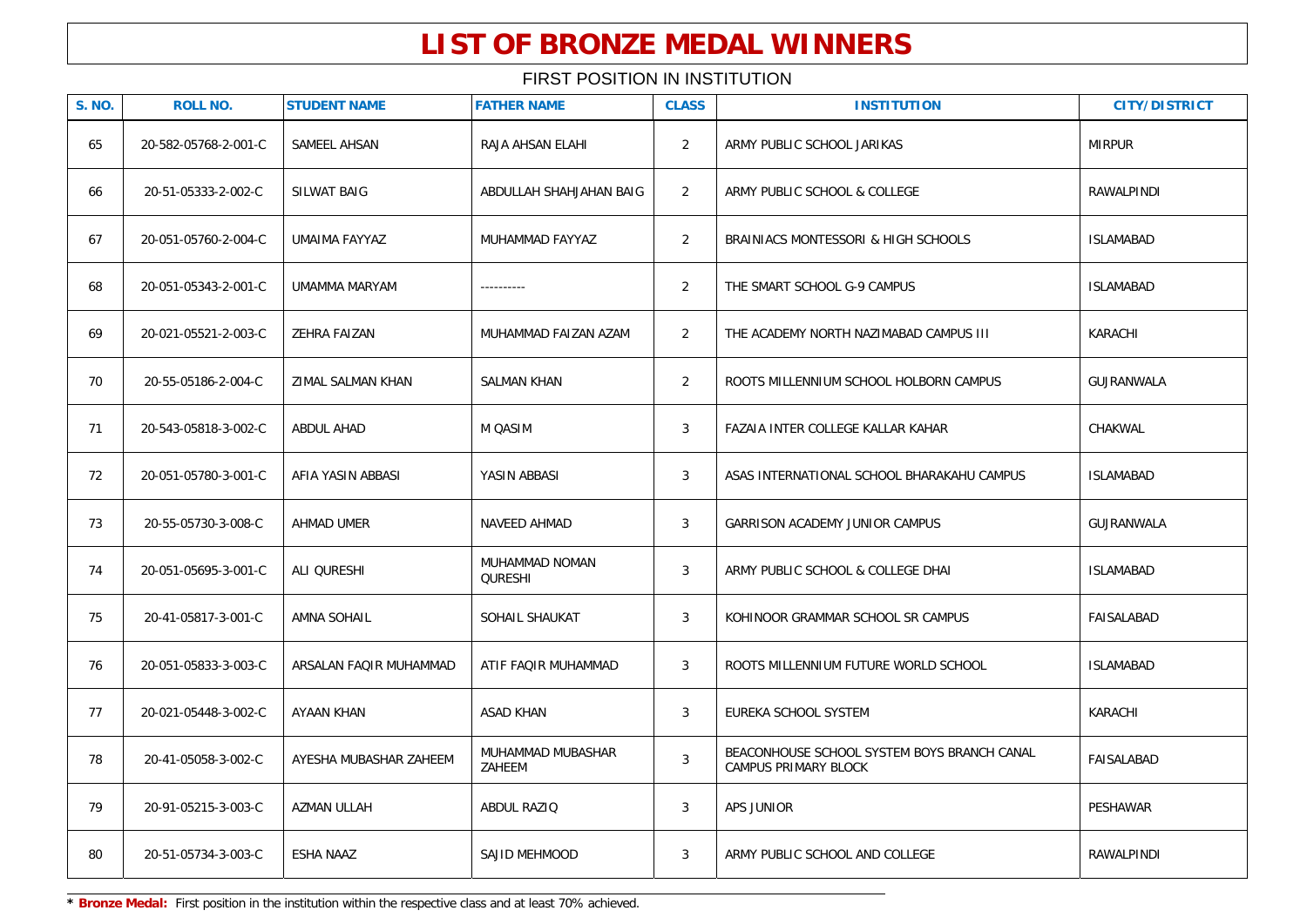| <b>S. NO.</b> | <b>ROLL NO.</b>      | <b>STUDENT NAME</b>    | <b>FATHER NAME</b>         | <b>CLASS</b> | <b>INSTITUTION</b>                                                         | <b>CITY/DISTRICT</b> |
|---------------|----------------------|------------------------|----------------------------|--------------|----------------------------------------------------------------------------|----------------------|
| 81            | 20-051-05709-3-001-C | FATIMA IFTIKHAR        | MALIK IFTIKHAR AHMED       | $\mathbf{3}$ | AMERICAN LYCETUFF DNK SCHOOL SYSTEM                                        | <b>ISLAMABAD</b>     |
| 82            | 20-55-05141-3-003-C  | <b>FIZAH ASLAM</b>     | MIAN MUHAMMAD ASLAM        | 3            | ROOTS MILLENNIUM SCHOOL KINGSBURY CAMPUS                                   | <b>GUJRANWALA</b>    |
| 83            | 20-022-05524-3-007-C | <b>FURQAN KHAN</b>     | MUHAMMAD IMRAN KHAN        | 3            | THE CITY SCHOOL LIAQUAT CAMPUS                                             | HYDERABAD            |
| 84            | 20-42-05166-3-001-C  | HADIOA AZIZ            | <b>AZIZ AHMED</b>          | 3            | THE TRUST SCHOOL GREEN TOWN CAMPUS                                         | <b>LAHORE</b>        |
| 85            | 20-55-05424-3-001-C  | <b>HAFSA FAISAL</b>    | <b>FAISAL RASHID</b>       | 3            | THE CITY SCHOOL CANTT CAMPUS                                               | GUJRANWALA           |
| 86            | 20-41-05058-3-001-C  | <b>HALEEMA ASIM</b>    | MUHAMMAD ASIM AHSAN        | 3            | BEACONHOUSE SCHOOL SYSTEM BOYS BRANCH CANAL<br>CAMPUS PRIMARY BLOCK        | FAISALABAD           |
| 87            | 20-55-05404-3-007-C  | HAREEM ABDUL SALAM     | DR. ABDUL SALAM            | 3            | BEACONHOUSE SCHOOL SYSTEM SATELLITE BRANCH                                 | GUJRANWALA           |
| 88            | 20-91-05115-3-001-C  | HIBA ZAHID             | ZAHID ZAMAN                | $\mathbf{3}$ | ROOTS MILLENNIUM SCHOOL KHYBER CAMPUS JUNIOR<br><b>SECTION</b>             | PESHAWAR             |
| 89            | 20-51-05151-3-003-C  | <b>INAYAH KHAN</b>     | MUHAMMAD JUNAID KHAN       | 3            | ROOTS MILLENNIUM SCHOOLS GREEN PARK CAMPUS                                 | RAWALPINDI           |
| 90            | 20-42-05828-3-003-C  | KASHAF-UL-KHAIR        | FARRUKH JAMSHAID           | 3            | THE NATIONAL SCHOOL BARKI CAMPUS                                           | LAHORE               |
| 91            | 20-543-05818-3-001-C | M HASNAIN RAZA         | MUKHTAR AHMAD              | $\mathbf{3}$ | FAZAIA INTER COLLEGE KALLAR KAHAR                                          | CHAKWAL              |
| 92            | 20-51-05734-3-002-C  | <b>MANHA BATOOL</b>    | <b>GULFARAZ KHAN</b>       | 3            | ARMY PUBLIC SCHOOL AND COLLEGE                                             | RAWALPINDI           |
| 93            | 20-021-05521-3-001-C | MOHAMMAD SHAHEER MIRZA | KAMRAN MIRZA               | 3            | THE ACADEMY NORTH NAZIMABAD CAMPUS III                                     | KARACHI              |
| 94            | 20-41-05058-3-005-C  | MUHAMMAD AHMED         | MUHAMMAD ASLAM             | $\mathbf{3}$ | BEACONHOUSE SCHOOL SYSTEM BOYS BRANCH CANAL<br><b>CAMPUS PRIMARY BLOCK</b> | <b>FAISALABAD</b>    |
| 95            | 20-051-05808-3-001-C | MUHAMMAD AREEB USMAN   | AAMER USMAN                | 3            | ROOTS INTERNATIONAL SCHOOLS WINCHESTER CAMPUS                              | <b>ISLAMABAD</b>     |
| 96            | 20-051-05695-3-002-C | MUHAMMAD RAFI BAIG     | <b>JAHAN ZAIB SIKANDAR</b> | 3            | ARMY PUBLIC SCHOOL & COLLEGE DHAI                                          | <b>ISLAMABAD</b>     |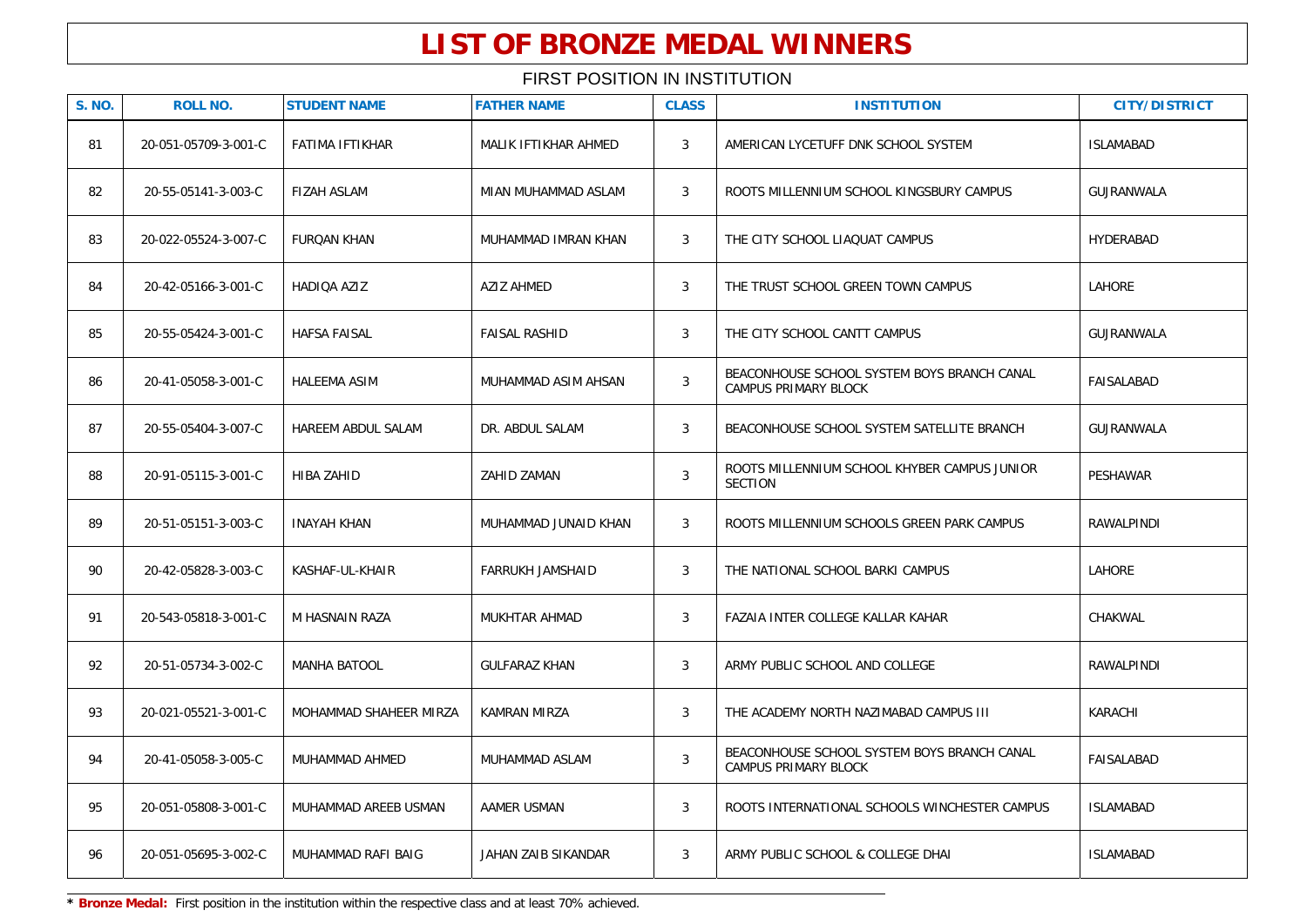### FIRST POSITION IN INSTITUTION

| <b>S. NO.</b> | <b>ROLL NO.</b>      | <b>STUDENT NAME</b>       | <b>FATHER NAME</b>   | <b>CLASS</b>   | <b>INSTITUTION</b>                                                     | <b>CITY/DISTRICT</b> |
|---------------|----------------------|---------------------------|----------------------|----------------|------------------------------------------------------------------------|----------------------|
| 97            | 20-55-05141-3-004-C  | MUHAMMAD SAAD REHAN       | MUHAMMAD REHAN       | 3              | ROOTS MILLENNIUM SCHOOL KINGSBURY CAMPUS                               | GUJRANWALA           |
| 98            | 20-57-05702-3-001-C  | <b>NIDAL HAMMAD</b>       | <b>HAMMAD</b>        | 3              | FAZAIA INTER COLLEGE MINHAS                                            | <b>ATTOCK</b>        |
| 99            | 20-55-05141-3-005-C  | RAGHAD WAQAR              | WAQAR AHMED          | 3              | ROOTS MILLENNIUM SCHOOL KINGSBURY CAMPUS                               | GUJRANWALA           |
| 100           | 20-021-05448-3-003-C | RAMEEN ADIL               | MUHAMMAD SOHAIB ADIL | 3              | EUREKA SCHOOL SYSTEM                                                   | KARACHI              |
| 101           | 20-021-05448-3-001-C | SANA AMIR                 | MUHAMMAD AMIR        | 3              | EUREKA SCHOOL SYSTEM                                                   | KARACHI              |
| 102           | 20-42-05801-3-005-C  | SARIM HUSSAIN             | SHAHID HUSSAIN       | 3              | PAK-TURK MAARIF INTERNATIONAL SCHOOLS AND<br>COLLEGES ISLAMPURA CAMPUS | LAHORE               |
| 103           | 20-543-05776-3-008-C | SHAYAAN ASHAR KHAN        | ASHAR IQBAL          | 3              | BEACONHOUSE SCHOOL SYSTEM CHAKWAL BRANCH                               | CHAKWAL              |
| 104           | 20-051-05246-3-002-C | SYED AHWAZ ALI BIN HASSAN | SYED MOHSIN ALI      | 3              | ROOTS MILLENNIUM SCHOOLS MAYFAIR CAMPUS                                | <b>ISLAMABAD</b>     |
| 105           | 20-051-05638-3-003-C | SYEDA UM-UL-BANEEN        | SYED ZEESHAN HAIDER  | 3              | HEADSTART SCHOOL GTR CAMPUS                                            | <b>ISLAMABAD</b>     |
| 106           | 20-91-05115-3-002-C  | WAREESHA KHAN             | ZAR WALI KHAN        | $\mathbf{3}$   | ROOTS MILLENNIUM SCHOOL KHYBER CAMPUS JUNIOR<br><b>SECTION</b>         | PESHAWAR             |
| 107           | 20-051-05695-3-003-C | ZAIM AHMED                | ATHAR USMAN AHMED    | 3              | ARMY PUBLIC SCHOOL & COLLEGE DHAI                                      | <b>ISLAMABAD</b>     |
| 108           | 20-021-05804-3-002-C | ZUHA HASSAN               | <b>HASSAN RAZA</b>   | 3              | DAWOOD PUBLIC SCHOOL                                                   | KARACHI              |
| 109           | 20-051-05760-4-001-C | AAISHA SIDDIQUA           | ZAFAR KHAN           | $\overline{4}$ | BRAINIACS MONTESSORI & HIGH SCHOOLS                                    | <b>ISLAMABAD</b>     |
| 110           | 20-582-05768-4-001-C | ABDULLAH BABER            | <b>BABER ALI</b>     | $\overline{4}$ | ARMY PUBLIC SCHOOL JARIKAS                                             | <b>MIRPUR</b>        |
| 111           | 20-55-05141-4-001-C  | AHMED TAHA QADRI          | AHMED JAMIL QADRI    | 4              | ROOTS MILLENNIUM SCHOOL KINGSBURY CAMPUS                               | GUJRANWALA           |
| 112           | 20-022-05307-4-001-C | ALI ADNAN                 | MUHAMMAD ADNAN       | 4              | ARMY PUBLIC SCHOOL & COLLEGE SRC                                       | HYDERABAD            |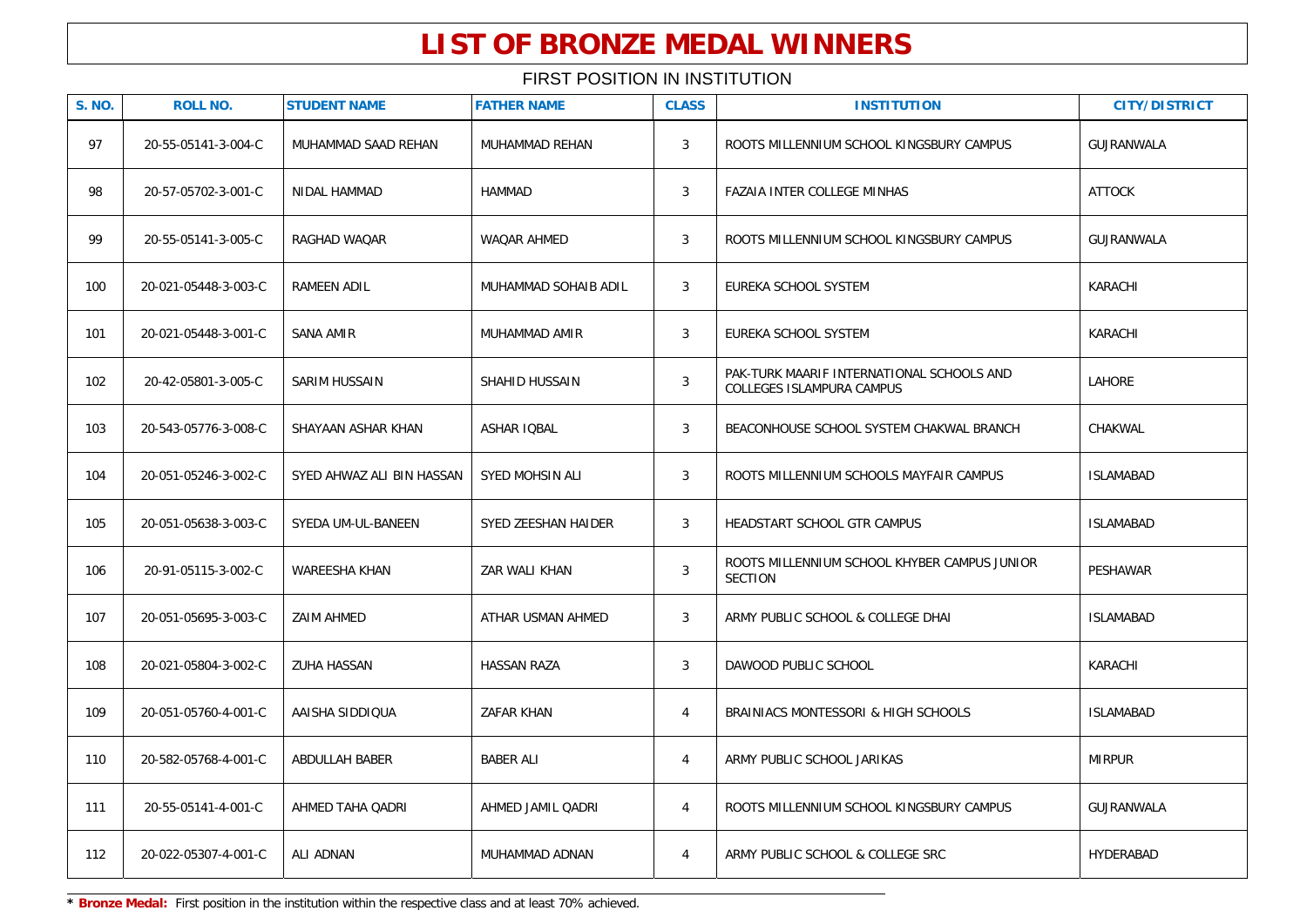| <b>S. NO.</b> | <b>ROLL NO.</b>      | <b>STUDENT NAME</b>   | <b>FATHER NAME</b>    | <b>CLASS</b>   | <b>INSTITUTION</b>                                          | <b>CITY/DISTRICT</b> |
|---------------|----------------------|-----------------------|-----------------------|----------------|-------------------------------------------------------------|----------------------|
| 113           | 20-42-05828-4-002-C  | ANUSHA FATIMA         | <b>BASHARAT ALI</b>   | $\overline{4}$ | THE NATIONAL SCHOOL BARKI CAMPUS                            | LAHORE               |
| 114           | 20-051-05780-4-002-C | <b>ARYAN KHAN</b>     | ALLOUDIN MEHMOOD      | $\overline{4}$ | ASAS INTERNATIONAL SCHOOL BHARAKAHU CAMPUS                  | <b>ISLAMABAD</b>     |
| 115           | 20-051-05780-4-001-C | ASHIR DAD             | KHUDA DAD             | $\overline{4}$ | ASAS INTERNATIONAL SCHOOL BHARAKAHU CAMPUS                  | <b>ISLAMABAD</b>     |
| 116           | 20-91-05078-4-006-C  | AYESHA QASIM          | <b>QASIM ALI</b>      | $\overline{4}$ | BEACONHOUSE SCHOOL SYSTEM JAMRUD CAMPUS                     | PESHAWAR             |
| 117           | 20-42-05828-4-001-C  | DUA MAQBOOL           | MAQBOOL AHMAD         | $\overline{4}$ | THE NATIONAL SCHOOL BARKI CAMPUS                            | LAHORE               |
| 118           | 20-021-05376-4-002-C | EHTISHAM LODHI        | <b>ASIF LODHI</b>     | $\overline{4}$ | <b>HABIB PUBLIC SCHOOL</b>                                  | KARACHI              |
| 119           | 20-582-05163-4-001-C | ESHAAL AHMED          | <b>IFTIKHAR AHMED</b> | $\overline{4}$ | ROOTS MILLENNIUM SCHOOLS HILL VIEW CAMPUS                   | <b>MIRPUR</b>        |
| 120           | 20-051-05709-4-001-C | <b>ESHAAL MANZOOR</b> | MANZOOR AHMED         | $\overline{4}$ | AMERICAN LYCETUFF DNK SCHOOL SYSTEM                         | <b>ISLAMABAD</b>     |
| 121           | 20-051-05760-4-004-C | <b>ESHAL FAYSAL</b>   | <b>FAYSAL RASHID</b>  | $\overline{4}$ | BRAINIACS MONTESSORI & HIGH SCHOOLS                         | <b>ISLAMABAD</b>     |
| 122           | 20-051-05608-4-002-C | <b>FATIMA MALIK</b>   | MUHAMMAD ABID         | $\overline{4}$ | DHAI EDUCATION SYSTEM FLAGSHIP CAMPUS                       | <b>ISLAMABAD</b>     |
| 123           | 20-021-05804-4-002-C | <b>HAMNA AMAN</b>     | AMAN UZ ZAMAN         | $\overline{4}$ | DAWOOD PUBLIC SCHOOL                                        | KARACHI              |
| 124           | 20-42-05224-4-001-C  | <b>HANIA ASAD</b>     | <b>ASAD ALEEM</b>     | $\overline{4}$ | BEACONHOUSE SCHOOL SYSTEM MODEL TOWN GIRLS<br><b>BRANCH</b> | <b>LAHORE</b>        |
| 125           | 20-051-05638-4-001-C | HAYYAN ASIM MASOOD    | ASIM MASOOD IQBAL     | $\overline{4}$ | HEADSTART SCHOOL GTR CAMPUS                                 | <b>ISLAMABAD</b>     |
| 126           | 20-51-05391-4-009-C  | <b>HIBA SALMAN</b>    | <b>SALMAN AHMED</b>   | $\overline{4}$ | ARMY PUBLIC SCHOOL AND COLLEGE FOR GIRLS                    | RAWALPINDI           |
| 127           | 20-544-05542-4-001-C | <b>HIBBAH FARHAN</b>  | <b>FARHAN KHALID</b>  | $\overline{4}$ | ROOTS MILLENNIUM SCHOOL NOTTING HILL CAMPUS                 | <b>JHELUM</b>        |
| 128           | 20-021-05549-4-003-C | <b>ISHMOEL MUFTI</b>  | ADNAN MUFTI           | $\overline{4}$ | ROOTS MILLENNIUM FUTURE WORLD SCHOOL                        | KARACHI              |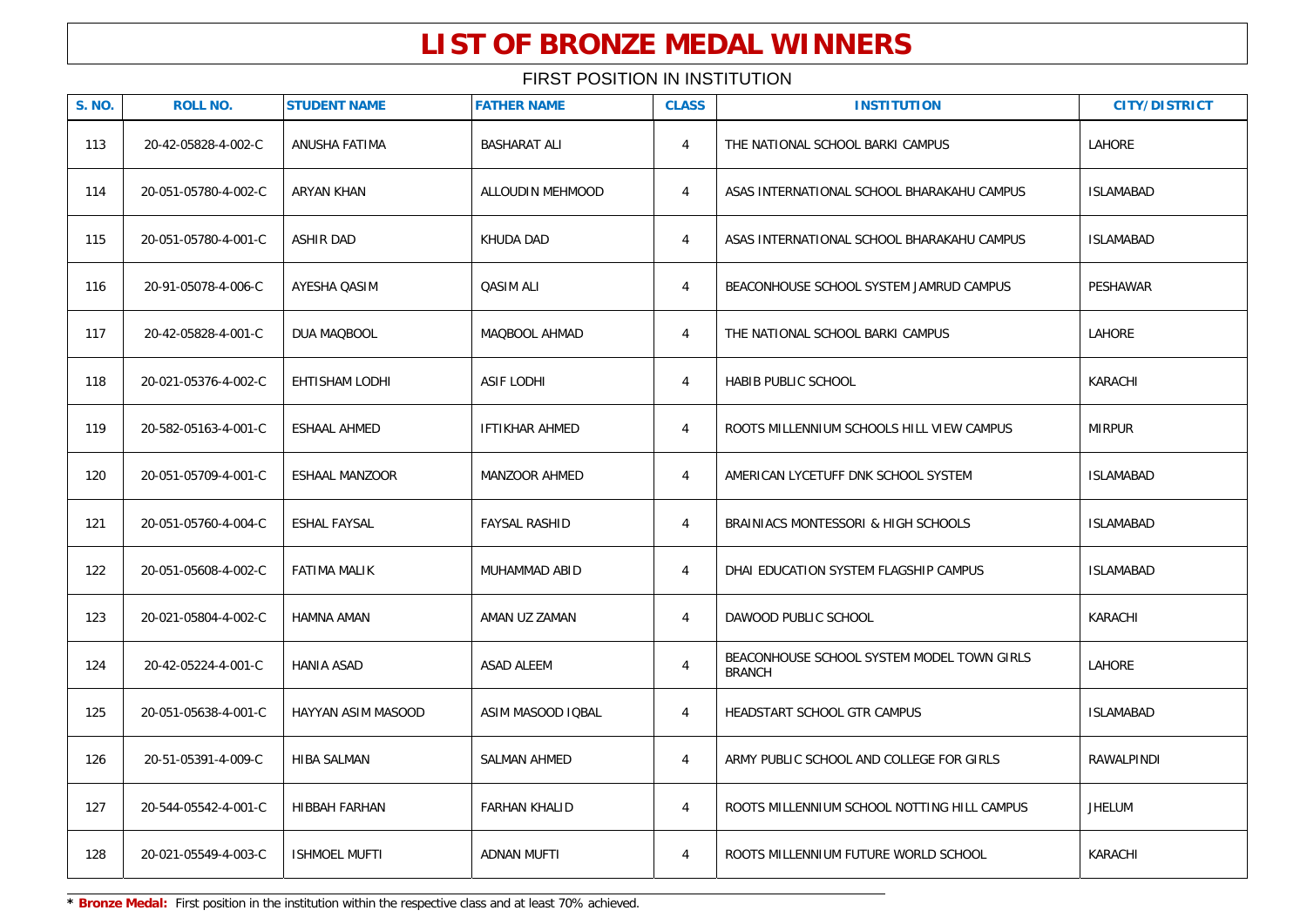| <b>S. NO.</b> | <b>ROLL NO.</b>      | <b>STUDENT NAME</b>        | <b>FATHER NAME</b>       | <b>CLASS</b>   | <b>INSTITUTION</b>                                                         | <b>CITY/DISTRICT</b> |
|---------------|----------------------|----------------------------|--------------------------|----------------|----------------------------------------------------------------------------|----------------------|
| 129           | 20-051-05833-4-004-C | JAZIB ALI RAZA RAJA        | RAJA SHAHID RAZA         | 4              | ROOTS MILLENNIUM FUTURE WORLD SCHOOL                                       | <b>ISLAMABAD</b>     |
| 130           | 20-582-05768-4-002-C | <b>MAHNOOR SHERAZ</b>      | <b>MUHAMAD SHERAZ</b>    | $\overline{4}$ | ARMY PUBLIC SCHOOL JARIKAS                                                 | <b>MIRPUR</b>        |
| 131           | 20-051-05246-4-003-C | <b>MANAHIL</b>             | SAMI UR REHMAN           | $\overline{4}$ | ROOTS MILLENNIUM SCHOOLS MAYFAIR CAMPUS                                    | <b>ISLAMABAD</b>     |
| 132           | 20-51-05413-4-001-C  | <b>MINAHIL FATIMA</b>      | <b>NIAZ SUBHANI</b>      | $\overline{4}$ | ARMY PUBLIC SCHOOL & COLLEGE FWO                                           | <b>RAWALPINDI</b>    |
| 133           | 20-021-05507-4-002-C | MOHAMMAD MEHDI             | <b>ALI ABBAS</b>         | $\overline{4}$ | <b>GREEN ISLAND FOUNDATION SCHOOL</b>                                      | KARACHI              |
| 134           | 20-051-05156-4-001-C | MUHAMMAD ARHAM HASSAN      | <b>HASSAN AKMAL</b>      | $\overline{4}$ | THE MILLENNIUM EDUCATION GREENWICH CAMPUS                                  | <b>ISLAMABAD</b>     |
| 135           | 20-41-05058-4-001-C  | MUHAMMAD DAIM ASIF         | ASIF NAZEER AHMED        | $\overline{4}$ | BEACONHOUSE SCHOOL SYSTEM BOYS BRANCH CANAL<br><b>CAMPUS PRIMARY BLOCK</b> | <b>FAISALABAD</b>    |
| 136           | 20-051-05367-4-007-C | MUHAMMAD IBRAHIM<br>NADEEM | NADEEM ZAFAR             | $\overline{4}$ | ROOTS MILLENNIUM SCHOOLS OXBRIDGE CAMPUS                                   | <b>ISLAMABAD</b>     |
| 137           | 20-42-05575-4-012-C  | MUHAMMAD SAAD UMAIR        | MIRZA UMAIR AKHTAR       | $\overline{4}$ | LAHORE GRAMMAR SCHOOL (LANDMARK PROJECT)                                   | <b>LAHORE</b>        |
| 138           | 20-051-05808-4-001-C | MUHAMMAD SALAAR ALAM       | SARFRAZ ALAM             | $\overline{4}$ | ROOTS INTERNATIONAL SCHOOLS WINCHESTER CAMPUS                              | <b>ISLAMABAD</b>     |
| 139           | 20-051-05779-4-002-C | MUHAMMAD USMAN QURESHI     | ZAFAR IQBAL QURESHI      | $\overline{4}$ | DHAI ARMY PUBLIC SCHOOL                                                    | <b>ISLAMABAD</b>     |
| 140           | 20-51-05391-4-010-C  | RABIA IJAZ                 | <b>IJAZ MEHMOOD KHAN</b> | $\overline{4}$ | ARMY PUBLIC SCHOOL AND COLLEGE FOR GIRLS                                   | RAWALPINDI           |
| 141           | 20-051-05790-4-001-C | SAAD ULLAH AWAN            | NAEEM ULLAH AWAN         | 4              | PATHFINDER CAMBRIDGE SCHOOL                                                | <b>ISLAMABAD</b>     |
| 142           | 20-021-05521-4-001-C | SAADAAN ABDULLAH           | ARSALAN WAHEED           | $\overline{4}$ | THE ACADEMY NORTH NAZIMABAD CAMPUS III                                     | KARACHI              |
| 143           | 20-42-05801-4-003-C  | SANIA ABBAS ZAIDI          | ADEEL ABBAS ZAIDI        | $\overline{4}$ | PAK-TURK MAARIF INTERNATIONAL SCHOOLS AND<br>COLLEGES ISLAMPURA CAMPUS     | LAHORE               |
| 144           | 20-42-05517-4-003-C  | SHARJEEL AHMED YAZDANI     | FAISAL JAMAL YAZDANI     | $\overline{4}$ | BEACONHOUSE SCHOOL SYSTEM JOHAR TOWN BOYS<br><b>CAMPUS</b>                 | LAHORE               |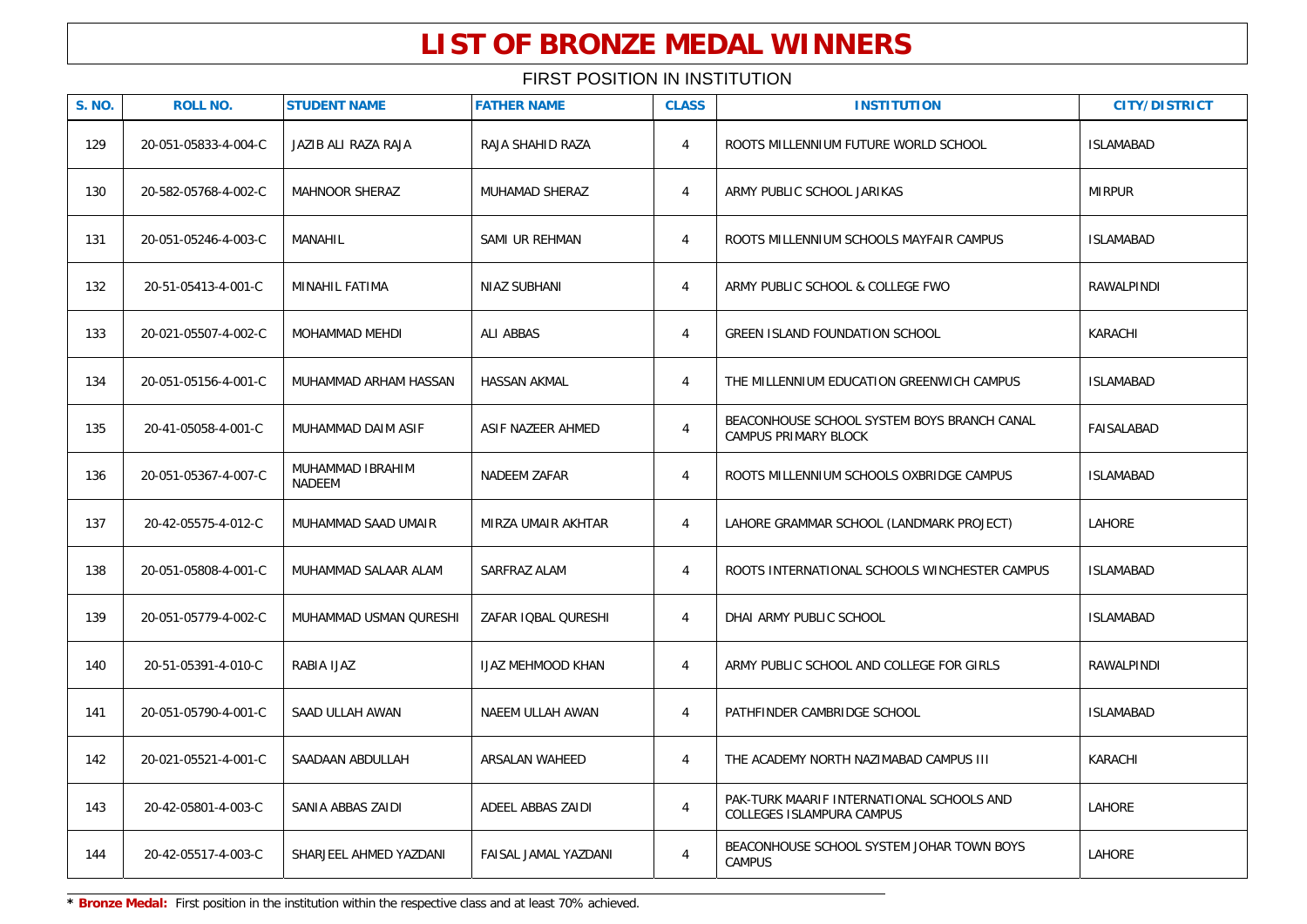| <b>S. NO.</b> | <b>ROLL NO.</b>      | <b>STUDENT NAME</b>    | <b>FATHER NAME</b>     | <b>CLASS</b>   | <b>INSTITUTION</b>                                                         | <b>CITY/DISTRICT</b> |
|---------------|----------------------|------------------------|------------------------|----------------|----------------------------------------------------------------------------|----------------------|
| 145           | 20-021-05531-4-002-C | SIMRA HASSAN           | HASSAN ALI PIRZADO     | $\overline{4}$ | THE CITY SCHOOL UNIVERSITY ROAD CAMPUS                                     | KARACHI              |
| 146           | 20-051-05638-4-003-C | <b>USMAN EJAZ KHAN</b> | MUHAMMAD EJAZ KHAN     | $\overline{4}$ | HEADSTART SCHOOL GTR CAMPUS                                                | <b>ISLAMABAD</b>     |
| 147           | 20-051-05481-4-006-C | WALI JAMROZ            | <b>JAMROZ KHAN</b>     | $\overline{4}$ | ROOTS INTERNATIONAL SCHOOLS BLOOMSBURY CAMPUS                              | <b>ISLAMABAD</b>     |
| 148           | 20-51-05391-5-011-C  | AFEERA IJAZ            | MUHAMMAD IJAZ          | 5              | ARMY PUBLIC SCHOOL AND COLLEGE FOR GIRLS                                   | RAWALPINDI           |
| 149           | 20-051-05833-5-002-C | AZAAN ALI RAZA RAJA    | RAJA SHAHID RAZA       | 5              | ROOTS MILLENNIUM FUTURE WORLD SCHOOL                                       | <b>ISLAMABAD</b>     |
| 150           | 20-42-05823-5-001-C  | <b>EMAD AHSAN</b>      | AHSAN                  | 5              | LAHORE GRAMMAR SCHOOL DEFENCE CAMPUS                                       | LAHORE               |
| 151           | 20-051-05409-5-002-C | <b>HAMZA SAMAD</b>     | ASIM SAMAD             | 5              | ROOTS MILLENNIUM SCHOOL ONE WORLD CAMPUS                                   | <b>ISLAMABAD</b>     |
| 152           | 20-051-05156-5-001-C | <b>HASHIR AHMED</b>    | <b>MUDASSIR AHMED</b>  | 5              | THE MILLENNIUM EDUCATION GREENWICH CAMPUS                                  | <b>ISLAMABAD</b>     |
| 153           | 20-52-05171-5-005-C  | <b>HIRA HAMID</b>      | MUHAMMAD HAMID         | 5              | CONVENT OF JESUS AND MARY SCHOOL                                           | <b>SIALKOT</b>       |
| 154           | 20-61-05813-5-001-C  | <b>HUZAIFA YASEEN</b>  | MUHAMMAD YASEEN        | 5              | PAK-TURK MAARIF INTERNATIONAL SCHOOLS & COLLEGES<br>ALI CHOWK GIRLS CAMPUS | <b>MULTAN</b>        |
| 155           | 20-051-05548-5-002-C | <b>MAHNOOR JAVAID</b>  | ASIF JAVAID RANA       | 5              | BAHRIA FOUNDATION COLLEGE GHAURI TOWN CAMPUS                               | <b>ISLAMABAD</b>     |
| 156           | 20-41-05810-5-001-C  | <b>MUHAMMAD BILAL</b>  | <b>MUNAWAR HUSSAIN</b> | 5              | THE EDUCATORS PRIME CAMPUS II                                              | FAISALABAD           |
| 157           | 20-42-05575-5-005-C  | MUHAMMAD TALHA         | MUHAMMAD SOHAIB ANWER  | 5              | LAHORE GRAMMAR SCHOOL (LANDMARK PROJECT)                                   | LAHORE               |
| 158           | 20-051-05614-5-002-C | MUHAMMAD TALHA HASSAN  | SIRAJUDDIN AMJAD       | 5              | NUST CREATIVE LEARNING SCHOOL                                              | <b>ISLAMABAD</b>     |
| 159           | 20-52-05175-5-003-C  | MUHAMMAD YAHYA KHAN    | YASIR SAEED KHAN       | 5              | THE CITY SCHOOL IQBAL CAMPUS                                               | <b>SIALKOT</b>       |
| 160           | 20-051-05695-5-001-C | SULEMAN AZHAR          | SYED AHSAN AZHAR       | 5              | ARMY PUBLIC SCHOOL & COLLEGE DHAI                                          | <b>ISLAMABAD</b>     |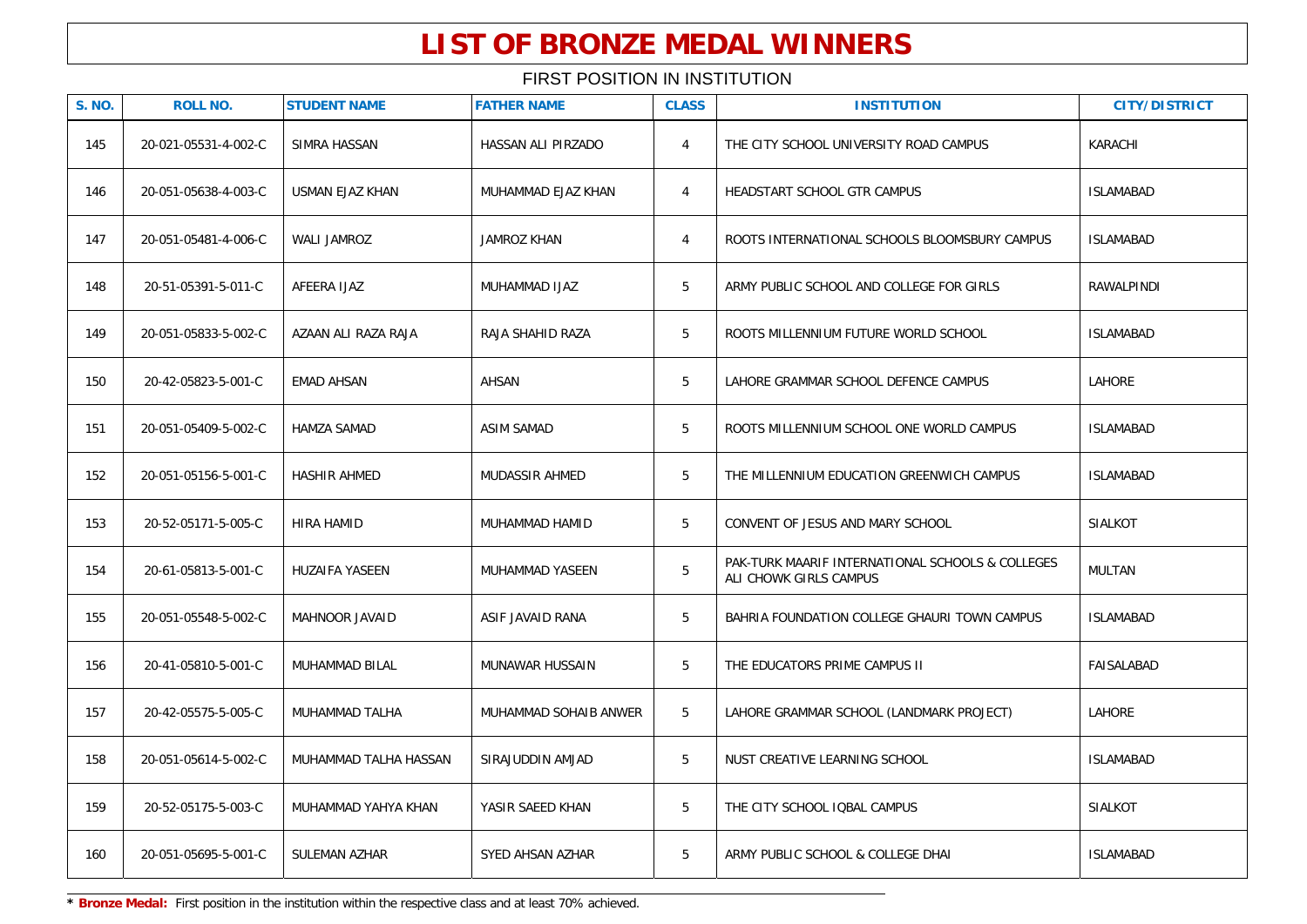| <b>S. NO.</b> | <b>ROLL NO.</b>      | <b>STUDENT NAME</b>     | <b>FATHER NAME</b>                | <b>CLASS</b> | <b>INSTITUTION</b>                                                       | <b>CITY/DISTRICT</b> |
|---------------|----------------------|-------------------------|-----------------------------------|--------------|--------------------------------------------------------------------------|----------------------|
| 161           | 20-723-05787-5-004-C | SYED MUHAMMAD SHAHAB    | SYED ZAHID SHAHZAD                | 5            | FFC GRAMMAR SCHOOL & COLLEGE                                             | <b>GHOTKI</b>        |
| 162           | 20-051-05548-5-001-C | SYEDA RAKHSHANDA JABEEN | M. MEHMOOD UL HASSAN              | 5            | BAHRIA FOUNDATION COLLEGE GHAURI TOWN CAMPUS                             | <b>ISLAMABAD</b>     |
| 163           | 20-55-05795-5-004-C  | TAHA USMAN              | MUHAMMAD USMAN                    | 5            | JADEED DASTAGIR IDEAL HIGH SCHOOL                                        | GUJRANWALA           |
| 164           | 20-52-05171-5-008-C  | <b>ZIMAL IMRAN</b>      | <b>IMRAN AFZAL CHAUDHARY</b>      | 5            | CONVENT OF JESUS AND MARY SCHOOL                                         | <b>SIALKOT</b>       |
| 165           | 20-022-05524-6-003-C | ABDUL AZIZ              | MOHAMMAD AAMIR<br><b>QURESHI</b>  | 6            | THE CITY SCHOOL LIAQUAT CAMPUS                                           | HYDERABAD            |
| 166           | 20-61-05551-6-003-C  | ABDULLAH IRFAN          | <b>IRFAN JAMEEL</b>               | 6            | GARRISON ACADEMY MIDDLE SECTION                                          | MULTAN               |
| 167           | 20-723-05787-6-005-C | ABIHA EMAN              | MUHAMMAD ARMAN<br>SARWAR          | 6            | FFC GRAMMAR SCHOOL & COLLEGE                                             | <b>GHOTKI</b>        |
| 168           | 20-42-05809-6-002-C  | AHMAD IKRAM             | IKRAM ULLAH JAVED                 | 6            | PAK-TURK MAARIF INTERNATIONAL SCHOOLS AND<br><b>COLLEGES BOYS CAMPUS</b> | LAHORE               |
| 169           | 20-021-05825-6-001-C | ALISHA WAQAR            | WAQAR AHMED                       | 6            | CREDO SCHOOL                                                             | KARACHI              |
| 170           | 20-051-05829-6-002-C | ANUM KHURRAM            | SAUD AZIZ KHURRAM                 | 6            | INTERNATIONAL ISLAMIC UNIVERSITY ISLAMABAD SCHOOLS<br>F-10 CAMPUS        | <b>ISLAMABAD</b>     |
| 171           | 20-051-05608-6-003-C | DANIYA ZEHRA            | MUHAMMAD ABBAS                    | 6            | DHAI EDUCATION SYSTEM FLAGSHIP CAMPUS                                    | <b>ISLAMABAD</b>     |
| 172           | 20-051-05409-6-004-C | <b>DUA AHMED</b>        | <b>ASIF AHMED</b>                 | 6            | ROOTS MILLENNIUM SCHOOL ONE WORLD CAMPUS                                 | <b>ISLAMABAD</b>     |
| 173           | 20-021-05832-6-008-C | EMAAN UMER GILANI       | SYED UMER RIAZ GILLANI            | 6            | SULTAN MAHOMED SHAH AGA KHAN SECONDARY SCHOOL                            | KARACHI              |
| 174           | 20-051-05393-6-003-C | FATIMA HUSSAIN          | CH. RASHID MEHMOOD<br><b>NATT</b> | 6            | ROOTS MILLENNIUM SCHOOLS PICCADILLY CAMPUS                               | <b>ISLAMABAD</b>     |
| 175           | 20-51-05824-6-001-C  | HASHIR AHMED            | NAVEED AHMED                      | 6            | HAMZA ARMY PUBLIC SCHOOL AND COLLEGE BOYS                                | RAWALPINDI           |
| 176           | 20-051-05695-6-001-C | HIBBA SHERAZ            | SHERAZ MANZOOR                    | 6            | ARMY PUBLIC SCHOOL & COLLEGE DHAI                                        | <b>ISLAMABAD</b>     |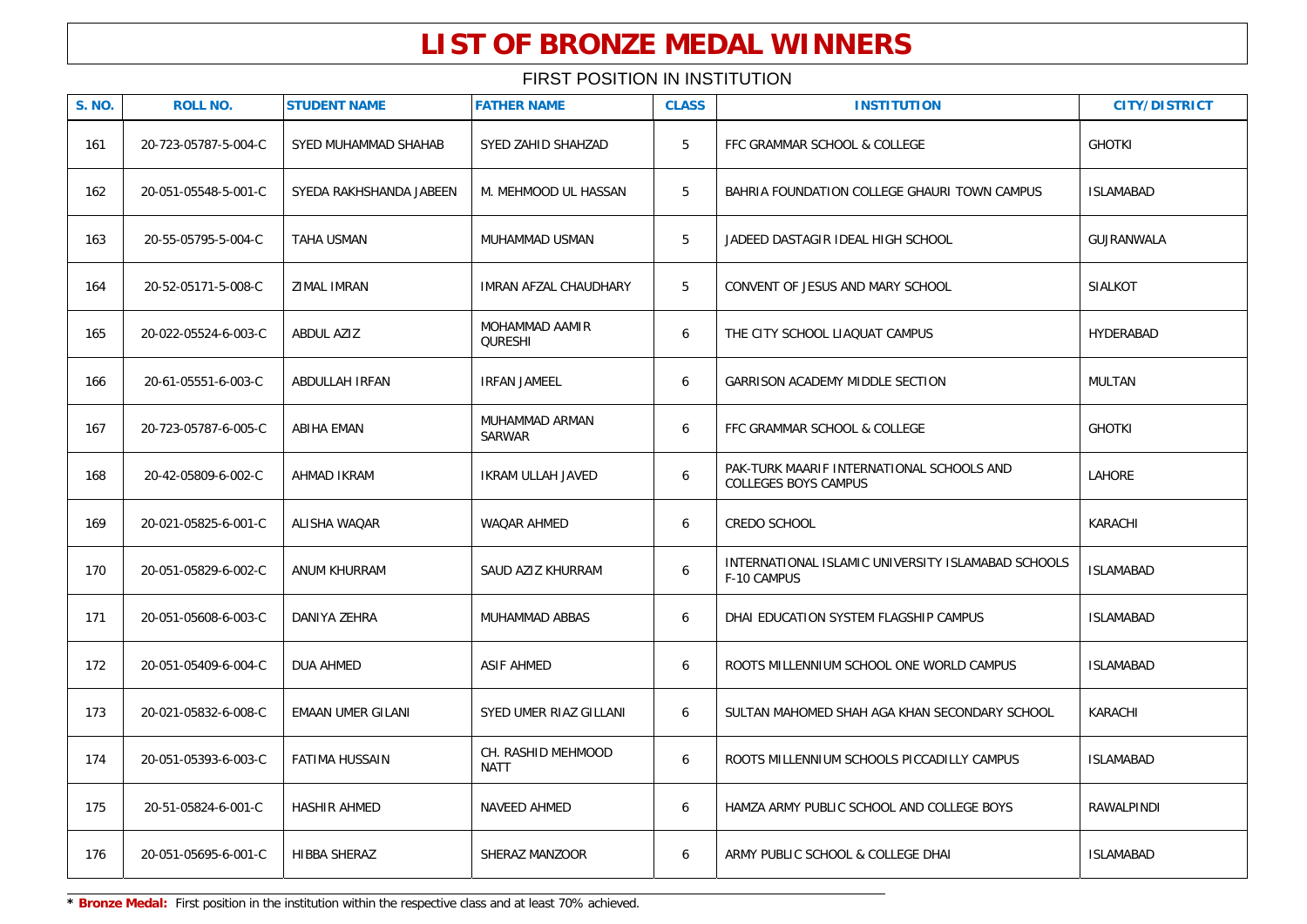| <b>S. NO.</b> | <b>ROLL NO.</b>       | <b>STUDENT NAME</b>     | <b>FATHER NAME</b>                   | <b>CLASS</b>   | <b>INSTITUTION</b>                                                     | <b>CITY/DISTRICT</b> |
|---------------|-----------------------|-------------------------|--------------------------------------|----------------|------------------------------------------------------------------------|----------------------|
| 177           | 20-021-05804-6-005-C  | <b>LAIBA AFFAN</b>      | MUHAMMAD AFFAN                       | 6              | DAWOOD PUBLIC SCHOOL                                                   | KARACHI              |
| 178           | 20-051-05247-6-001-C  | MUHAMMAD DAWOOD ATIF    | MIAN MUHAMMAD ATIF<br><b>RAFIQUE</b> | 6              | ROOTS MILLENNIUM SCHOOLS WATERLOO CAMPUS                               | <b>ISLAMABAD</b>     |
| 179           | 20-91-05170-6-002-C   | MUHAMMAD SAAD           | <b>HAMID MUMTAZ</b>                  | 6              | ARMY PUBLIC SCHOOL AND COLLEGE BOYS                                    | PESHAWAR             |
| 180           | 20-051-05395-6-004-C  | MUHAMMAD YAHYA IFTIKHAR | <b>IFTIKHAR AHMED</b>                | 6              | PAK-TURK MAARIF INTERNATIONAL SCHOOLS & COLLEGES<br><b>BOYS CAMPUS</b> | <b>ISLAMABAD</b>     |
| 181           | 20-582-05105-6-001-C  | RAYAN TAHIR             | <b>TAHIR MEHMOOD</b>                 | 6              | BEACONHOUSE SCHOOL SYSTEM MIRPUR BRANCH                                | <b>MIRPUR</b>        |
| 182           | 20-582-05105-6-003-C  | SHAMEEN FATIMA          | KHALID MEHMOOD KHAN                  | 6              | BEACONHOUSE SCHOOL SYSTEM MIRPUR BRANCH                                | <b>MIRPUR</b>        |
| 183           | 20-42-05762-6-004-C   | SYED ALI NAQI           | SYED NAEEM UL HASSAN                 | 6              | THE NATIONAL SCHOOL & COLLEGE                                          | LAHORE               |
| 184           | 20-051-05548-6-001-C  | <b>UMAR SUFYAN</b>      | RAJA INAAM DASTGEER                  | 6              | BAHRIA FOUNDATION COLLEGE GHAURI TOWN CAMPUS                           | <b>ISLAMABAD</b>     |
| 185           | 20-021-05641-7-001-C  | ABDUL BASIT SIDDIQUI    | MUHAMMAD RIZWAN<br>SIDDIQUI          | $\overline{7}$ | FAUJI FOUNDATION SCHOOL KARACHI 1                                      | KARACHI              |
| 186           | 20-42-05080-7-001-C   | AYESHA AFZAAL           | SHAHID AFZAAL                        | $\overline{7}$ | LAHORE GRAMMAR SCHOOL                                                  | <b>LAHORE</b>        |
| 187           | 20-051-05796-7-025-C  | DUA MUHAMMAD IMRAN      | MUHAMMAD IMRAN YUSUF                 | $\overline{7}$ | BENCHMARK SCHOOL SYSTEM O LEVEL CAMPUS                                 | <b>ISLAMABAD</b>     |
| 188           | 20-0966-05805-7-001-C | MUHAMMAD DANISH         | KHAIR ULLAH KHAN                     | $\overline{7}$ | <b>FAUJI FOUNDATION SCHOOL</b>                                         | DERA ISMAIAL KHAN    |
| 189           | 20-42-05469-7-001-C   | MUHAMMAD RAYAN SAFDAR   | SAFDAR MAHMOOD TAHIR                 | $\overline{7}$ | BEACONHOUSE SCHOOL SYSTEM CANAL SIDE BOYS CAMPUS                       | <b>LAHORE</b>        |
| 190           | 20-051-05743-7-001-C  | SYED MESAM ABBAS RIZVI  | SYED MOHAMMAD HASSAN                 | $\overline{7}$ | BEACONHOUSE SCHOOL SYSTEM METROPOLITAN CAMPUS<br><b>BOYS BRANCH</b>    | <b>ISLAMABAD</b>     |
| 191           | 20-051-05796-7-043-C  | ZARYAB AHMAD KHAN       | SHABBIR AHMED KHAN                   | $\overline{7}$ | BENCHMARK SCHOOL SYSTEM O LEVEL CAMPUS                                 | <b>ISLAMABAD</b>     |
| 192           | 20-55-05234-8-002-C   | ABDULLAH MEHMOOD NAGRA  | MEHMOOD AHMED NAGRA                  | 8              | BEACONHOUSE SCHOOL SYSTEM CITI HOUSING CAMPUS                          | GUJRANWALA           |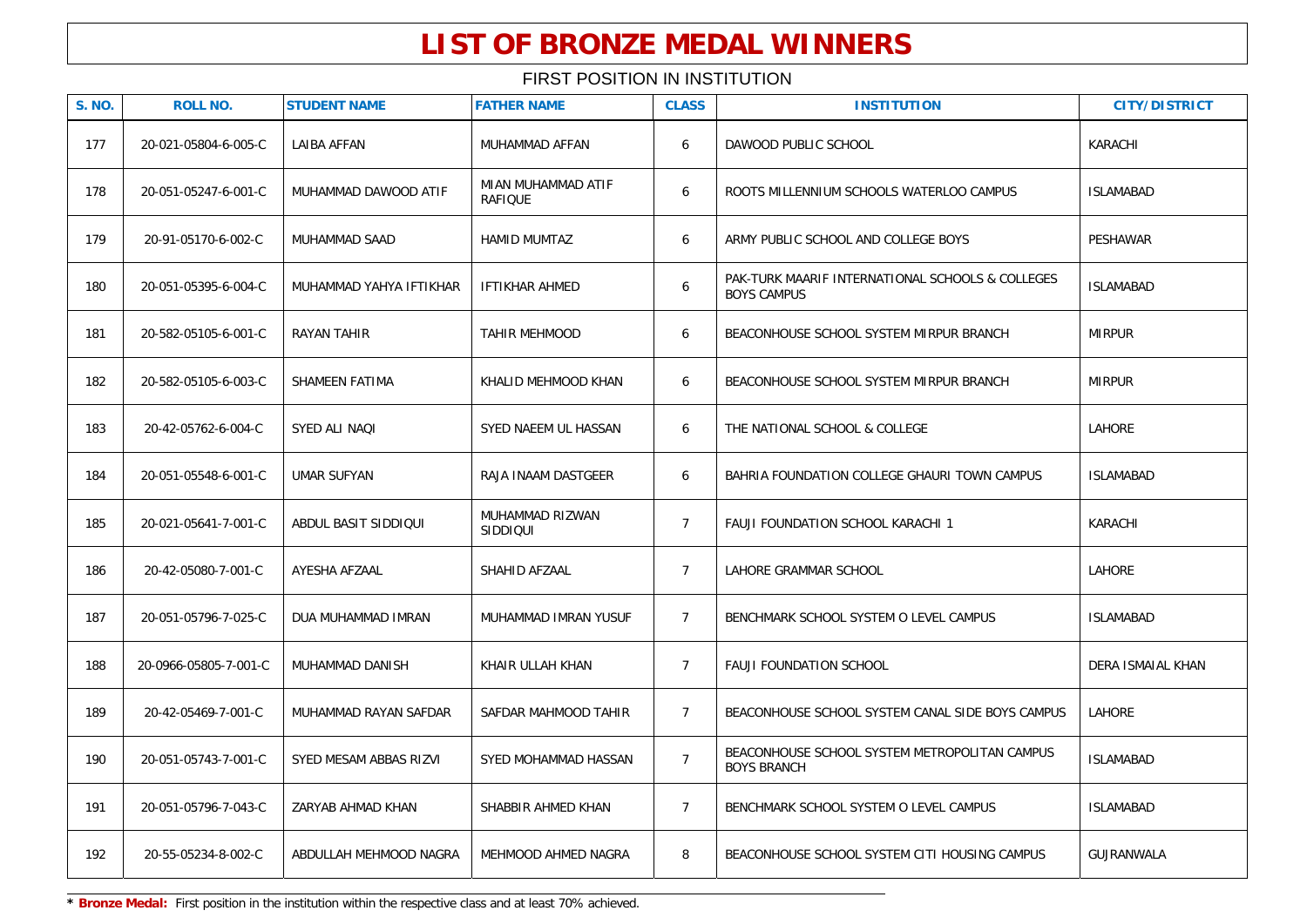### FIRST POSITION IN INSTITUTION

| <b>S. NO.</b> | <b>ROLL NO.</b>      | <b>STUDENT NAME</b>          | <b>FATHER NAME</b>          | <b>CLASS</b> | <b>INSTITUTION</b>                      | <b>CITY/DISTRICT</b> |
|---------------|----------------------|------------------------------|-----------------------------|--------------|-----------------------------------------|----------------------|
| 193           | 20-52-05171-8-015-C  | JUDITH JARSOOM               | JARSOOM JARIS               | 8            | CONVENT OF JESUS AND MARY SCHOOL        | <b>SIALKOT</b>       |
| 194           | 20-051-05303-8-001-C | <b>MALIK MOMIN RABBANI</b>   | <b>MALIK BABER RABBANI</b>  | 8            | SUPERNOVA SCHOOL O/A LEVEL BRANCH       | <b>ISLAMABAD</b>     |
| 195           | 20-53-05515-8-009-C  | MOHAMMAD SHAHEER IJAZ        | MUHAMMAD IJAZ               | 8            | MILITARY COLLEGE JHELUM                 | <b>GUJRAT</b>        |
| 196           | 20-52-05171-8-012-C  | <b>NOOR UL AIN FAISAL</b>    | <b>FAISAL AFZAL</b>         | 8            | CONVENT OF JESUS AND MARY SCHOOL        | <b>SIALKOT</b>       |
| 197           | 20-051-05796-8-010-C | OMER SHAHAB                  | <b>USMAN SHAHAB</b>         | 8            | BENCHMARK SCHOOL SYSTEM O LEVEL CAMPUS  | <b>ISLAMABAD</b>     |
| 198           | 20-51-05792-8-002-C  | SAMEEN MANAL                 | AKHTAR HUSSAIN              | 8            | BEACONHOUSE SCHOOL SYSTEM SENIOR BRANCH | RAWALPINDI           |
| 199           | 20-53-05515-8-026-C  | <b>UKASHA MUNIR</b>          | MUHAMMAD MUNIR              | 8            | MILITARY COLLEGE JHELUM                 | <b>GUJRAT</b>        |
| 200           | 20-051-05781-8-005-C | WAJEEHA REHMAN               | MUHAMMAD FAISAL NADEEM      | 8            | ALHUDA INTERNATIONAL SCHOOL             | <b>ISLAMABAD</b>     |
| 201           | 20-071-05783-9-004-C | ADNAN                        | <b>AUMB</b>                 | 9            | F G PUBLIC SCHOOL NO. 1                 | <b>SUKKUR</b>        |
| 202           | 20-051-05022-9-001-C | ALI ZAIN                     | ANWAR HUSSAIN AFTAB         | 9            | BEACONHOUSE EDUCATIONAL COMPLEX         | <b>ISLAMABAD</b>     |
| 203           | 20-051-05568-9-008-C | MISHAL AZAM                  | MUHAMMAD AZAM KHAN          | 9            | FAZAIA INTER COLLEGE E-9 CAMPUS         | <b>ISLAMABAD</b>     |
| 204           | 20-021-05771-9-004-C | MUHAMMAD SHABBIR<br>AHMEDANI | MUHAMMAD JUNAID<br>AHMEDANI | 9            | MERITORIOUS HIGH SCHOOL O-LEVELS CAMPUS | KARACHI              |
| 205           | 20-051-05796-9-011-C | SAIM ABBAS                   | SAJID ABBAS                 | 9            | BENCHMARK SCHOOL SYSTEM O LEVEL CAMPUS  | <b>ISLAMABAD</b>     |
| 206           | 20-051-05796-9-012-C | SHAHAB KHAN                  | SHABBIR AHMED KHAN          | 9            | BENCHMARK SCHOOL SYSTEM O LEVEL CAMPUS  | <b>ISLAMABAD</b>     |
| 207           | 20-021-05807-9-011-C | SYED MUHAMMAD ALI HAIDER     | SYED FAHEEM HAIDER          | 9            | FATIMIYAH BOYS' SCHOOL                  | KARACHI              |
| 208           | 20-42-05194-10-001-C | FATIMA MATEEN AKRAM          | <b>MATEEN AKRAM</b>         | 10           | LAHORE GRAMMAR SCHOOL SENIOR BRANCH     | LAHORE               |